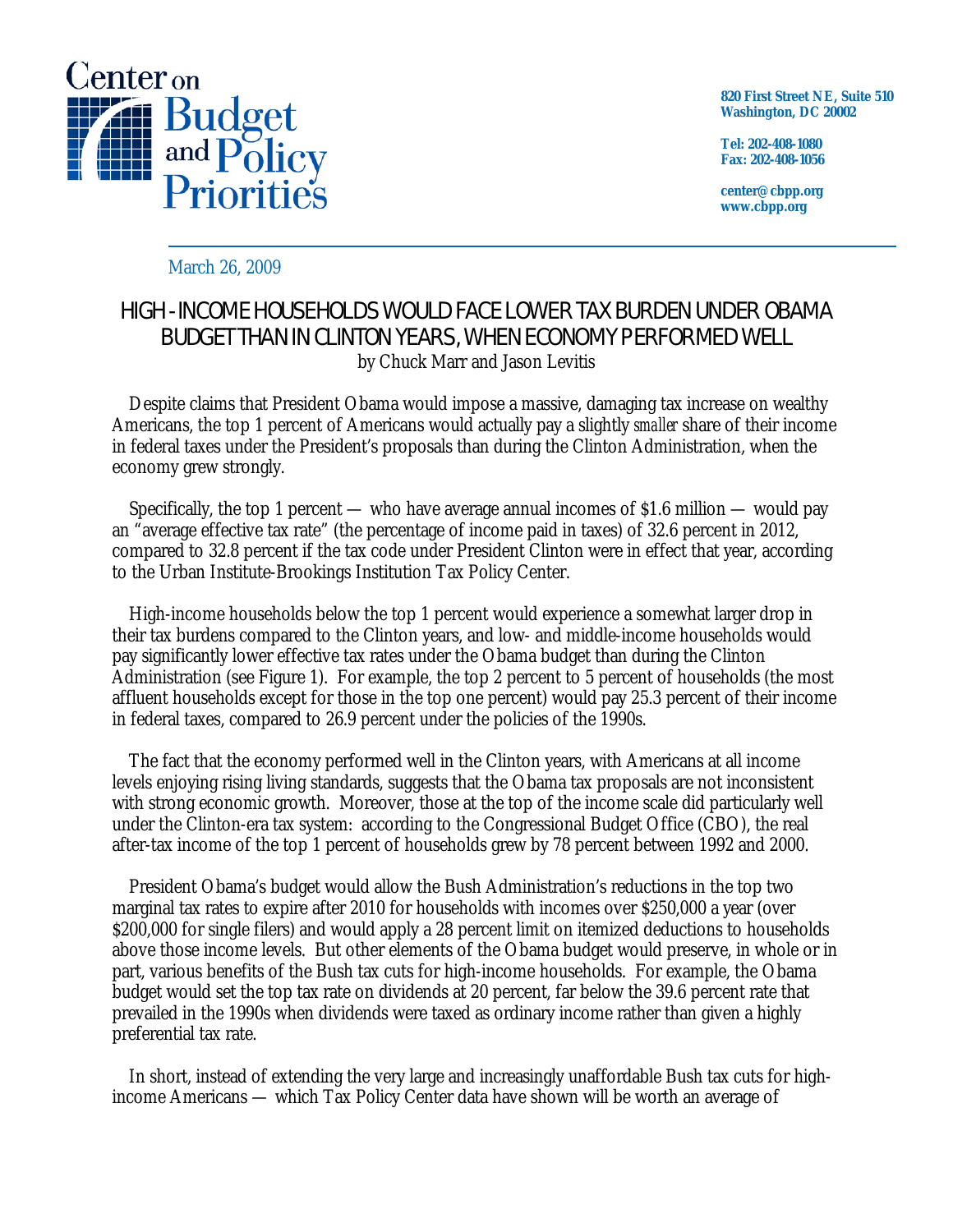

\$158,000 in 2010 to people with incomes above \$1 million — the Obama budget would restore taxes for high-income Americans to more equitable and fiscally responsible levels.

It should not be surprising that tax burdens for the vast swath of American families would be lower under the Obama plan than in the Clinton era. President Obama's budget extends the middleclass tax cuts from the Bush years such as the new 10 percent bracket, a higher Child Tax Credit, and marriage penalty relief, and the Obama budget also proposes additional middle-class tax cuts. As a result, people in the middle income quintile (i.e., the 20 percent of Americans right in the middle of the income scale) would pay an average of 15.2 percent of their income in federal taxes, compared to the 16.5 percent rate that prevailed under Bush and the 18.2 percent rate that would prevail from a return to the tax policies of the 1990s. It also should not be surprising that the Obama proposals would raise the effective tax rate for the top 1 percent of Americans, compared to what it is under the current Bush tax code (from 30.2 percent under Bush policies to 32.6 percent under Obama policies).

It may, however, surprise some people that the tax burden at the top of the income scale is slightly lower under the Obama plan than in the Clinton era. The top marginal rates (36 percent and 39.6 percent) are the same under both, and the Obama plan's 28 percent limit on itemized deductions would increase the average effective tax rate of the top 1 percent of filers.<sup>1</sup> But other

<sup>-</sup>1 Under the itemized deduction proposal, which would affect only 1.4 percent of households, the federal government would still subsidize high-income households for their deductible expenditures at nearly twice the rate it subsidizes middle-class households for those same expenditures. (Families over \$250,000 would receive a subsidy of 28 cents per dollar of deductible expenditures, compared to a 15 cent subsidy for people in the 15 percent tax bracket.) Moreover, the 28 percent deduction rate would be the same as in the final years of the Reagan Administration, when the top tax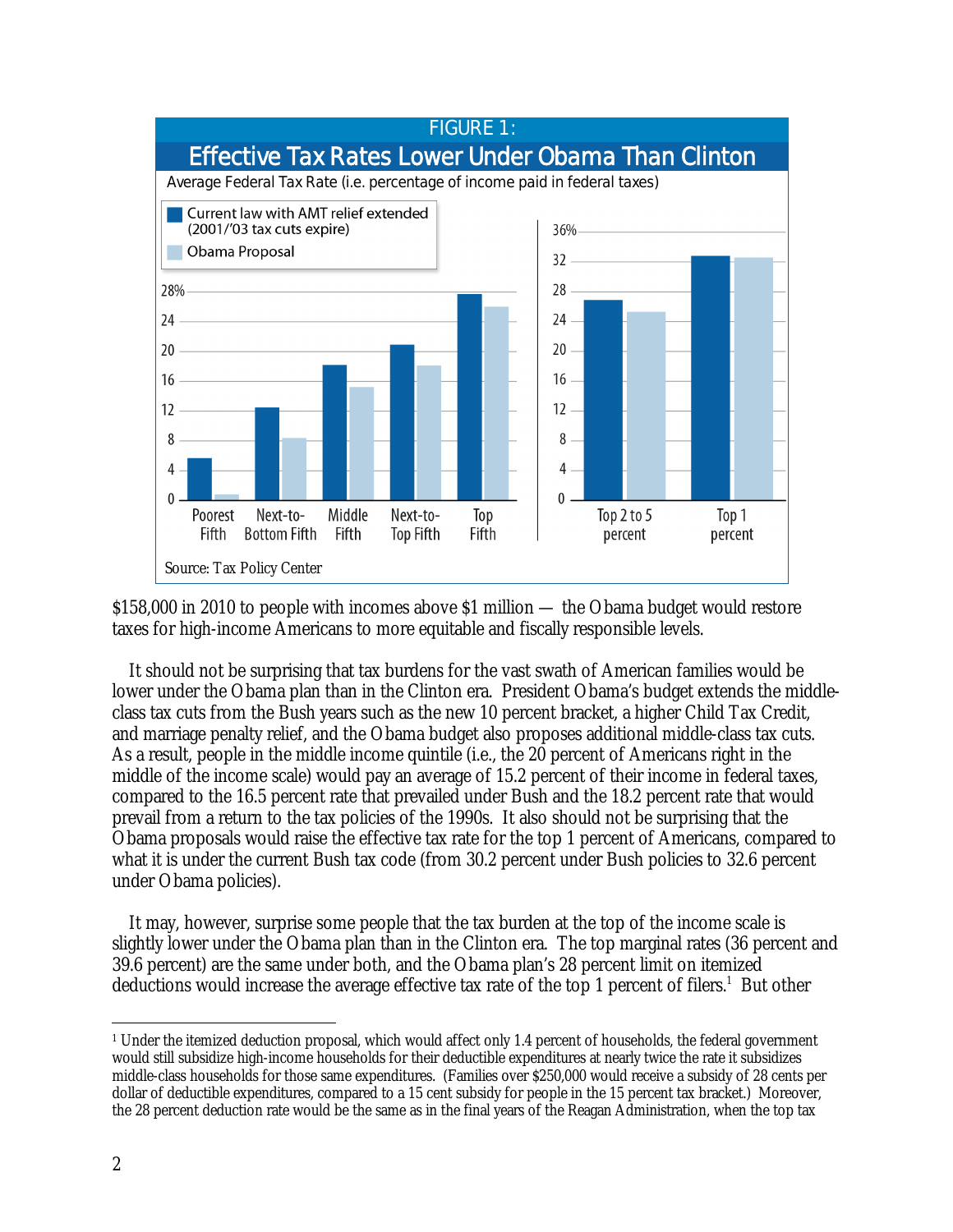proposals in the Obama budget would more than offset the impact of the 28 percent provision. These proposals include (but are not limited to):

- **Retaining a low tax rate on dividends.** President Obama proposes a dividend tax rate of 20 percent, or *half* of the 39.6 percent rate that prevailed during the 1990s and that will return in 2011 unless Congress acts. This proposal alone amounts to an average tax cut of \$10,400 for the top 1 percent of households, according to the Tax Policy Center.
- **Extending the 10 percent bracket and marriage penalty relief.** These middle-class tax cuts also provide modest tax savings at the top end of the income scale.
- **Extending the 25 and 28 percent tax rates.** The Obama plan would make permanent the tax cuts enacted in 2001 that lowered the tax rate in what was formerly the 31 percent bracket to 28 percent, and the tax rate in what used to be the 28 percent bracket to 25 percent. Taxpayers at the top of the income scale benefit from these rate reductions.

This is why the Tax Policy Center data show that under the Obama tax proposals as a whole, the average effective tax rate for the top 1 percent of filers would be 32.6 percent, slightly less than the 32.8 percent rate under the Clinton-era tax policies. (See table below.)

## Decade-Long Tax Windfall for High-Income Households No Longer Affordable

The President's tax proposals affecting high-income households would not take effect until 2011; until then, the Bush tax cuts for this group would remain in place, adding to the decade-long tax windfall they have enjoyed. The Tax Policy Center estimates that the average household making

| <b>Effective Tax Rates, 2012</b><br>(i.e., percentage of income paid in federal taxes) |                        |                     |                       |
|----------------------------------------------------------------------------------------|------------------------|---------------------|-----------------------|
| <b>Household Income Group</b>                                                          | <b>Clinton Tax Law</b> | <b>Bush Tax Law</b> | <b>Obama Proposal</b> |
| Poorest fifth                                                                          | 5.7%                   | 5.0%                | 0.8%                  |
| Next-to-bottom fifth                                                                   | 12.5%                  | 10.5%               | 8.4%                  |
| Middle fifth                                                                           | 18.2%                  | 16.5%               | 15.2%                 |
| Next-to-top fifth                                                                      | 20.9%                  | 18.9%               | 18.1%                 |
| $\overline{80^{th}}$ to 90 <sup>th</sup> percentile                                    | 23.8%                  | 21.3%               | 20.8%                 |
| $\overline{90^{th}}$ to $\overline{95^{th}}$ percentile                                | 24.9%                  | 22.5%               | 22.3%                 |
| Top 2 percent to 5 percent                                                             | 26.9%                  | 24.7%               | 25.3%                 |
| Top 1 percent                                                                          | 32.8%                  | 30.2%               | 32.6%                 |
| All                                                                                    | 23.0%                  | 20.8%               | 20.6%                 |

Source: Urban Institute-Brookings Tax Policy Center

Notes: "Clinton" scenario is based on current law in 2012 with the AMT patch extended. "Bush" scenario is current policy extended to 2012. Obama budget proposal includes major individual income and corporate income tax provisions, and maintaining the estate tax at 2009 parameters.

 rate was 28 percent. The Bush Administration's tax reform panel proposed going further than the Obama budget in equalizing tax subsidies for deductible expenses, recommending in 2005 that the value of the mortgage interest deduction be set at 15 percent for all tax filers.